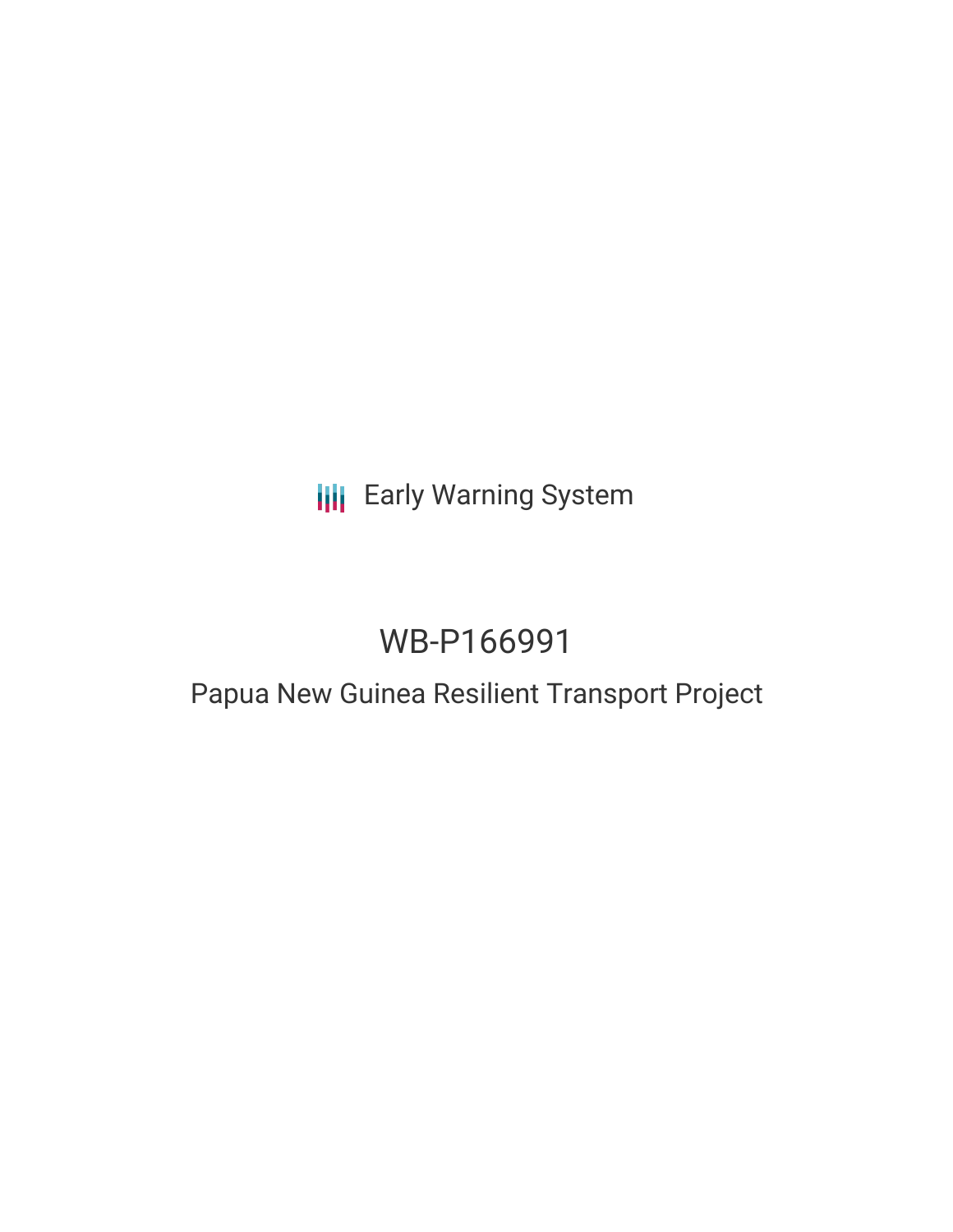

### **Quick Facts**

| <b>Countries</b>               | Papua New Guinea               |
|--------------------------------|--------------------------------|
| <b>Financial Institutions</b>  | World Bank (WB)                |
| <b>Status</b>                  | Proposed                       |
| <b>Bank Risk Rating</b>        | B                              |
| <b>Borrower</b>                | Government of Papua New Guinea |
| <b>Sectors</b>                 | Transport                      |
| <b>Investment Type(s)</b>      | Loan                           |
| <b>Investment Amount (USD)</b> | \$50.00 million                |
| <b>Project Cost (USD)</b>      | \$70.00 million                |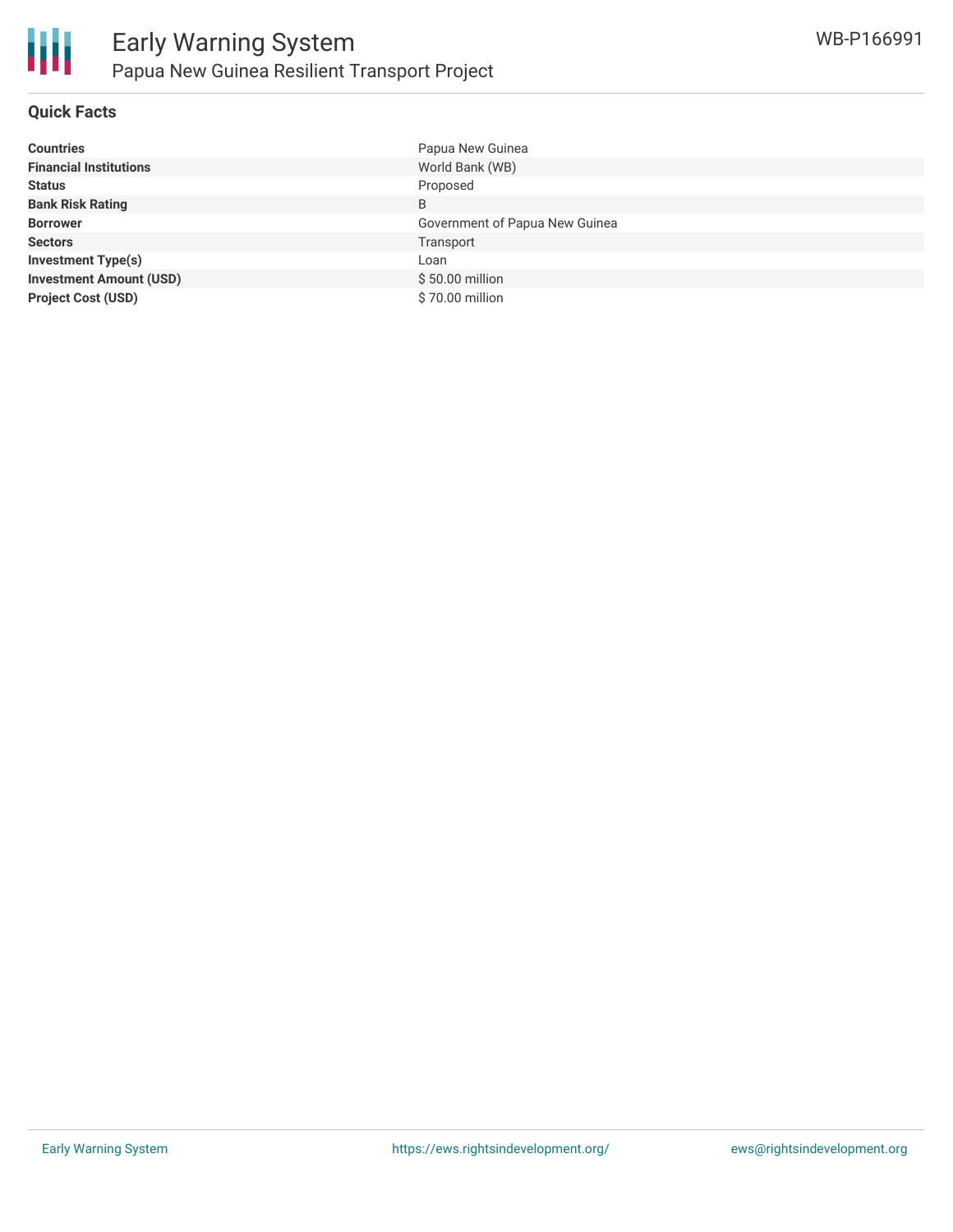

## **Project Description**

The project aims to improve serviceability, safety, climate resilience and sustainability of roads in the Momase economic corridor.

Key results:

- 1. Performance in rehabilitation and maintenance contracts meet agreed key performance indicators;
- 2. Development and implementation of climate resilient road construction norms;
- 3. Breakwaters and protection walls installed in the project areSlope stabilization and coastal erosion constructions built along the project road sections;
- 4. Strengthened Road management capacity of DOW;
- 5. Completion of road safety audits and establishment safety ratings (iRAP stars classification) at least for the Ramu highway.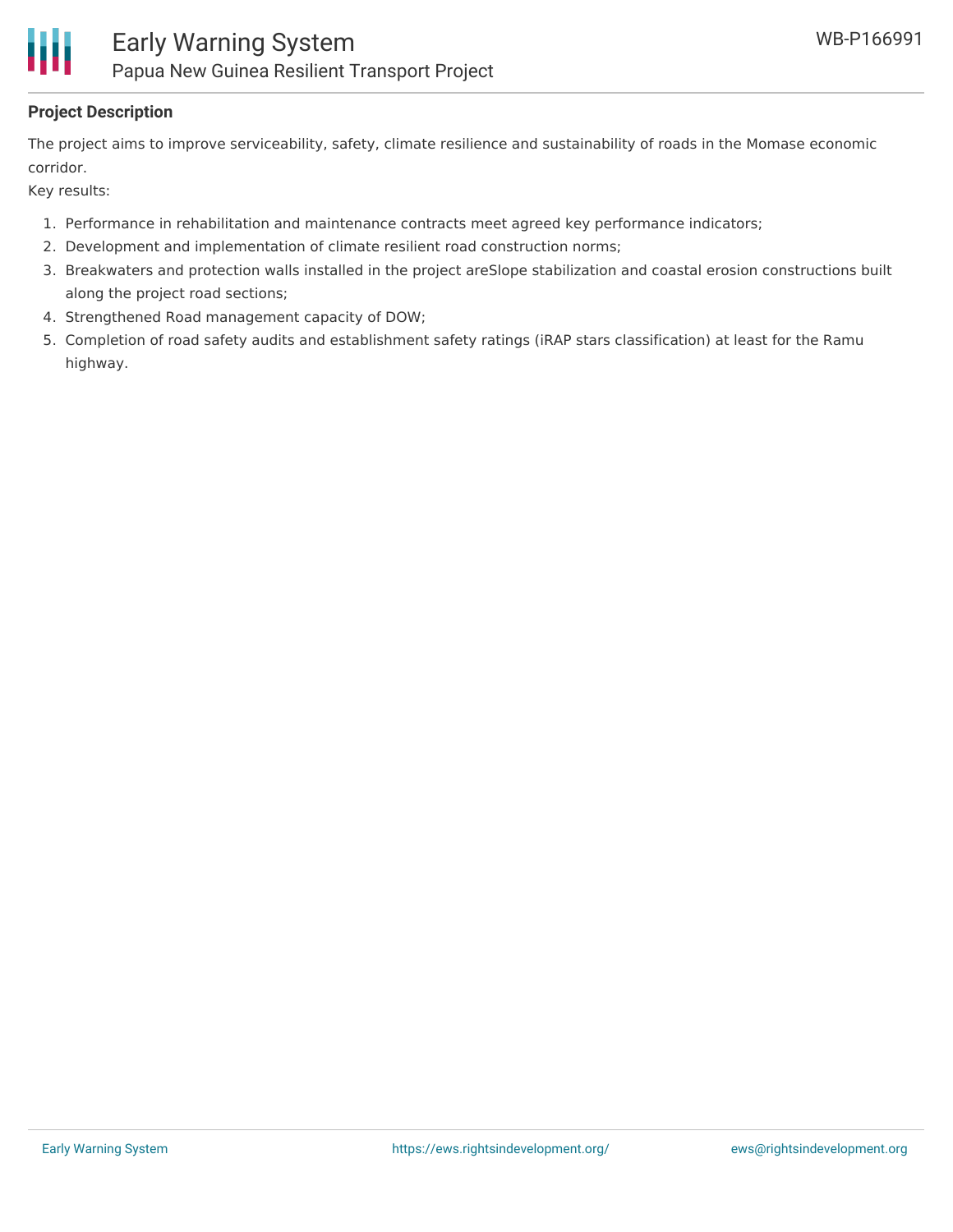

### **Investment Description**

World Bank (WB)

Co-financing:

Papua New Guinea Strategic Partnership US\$ 19.4 million